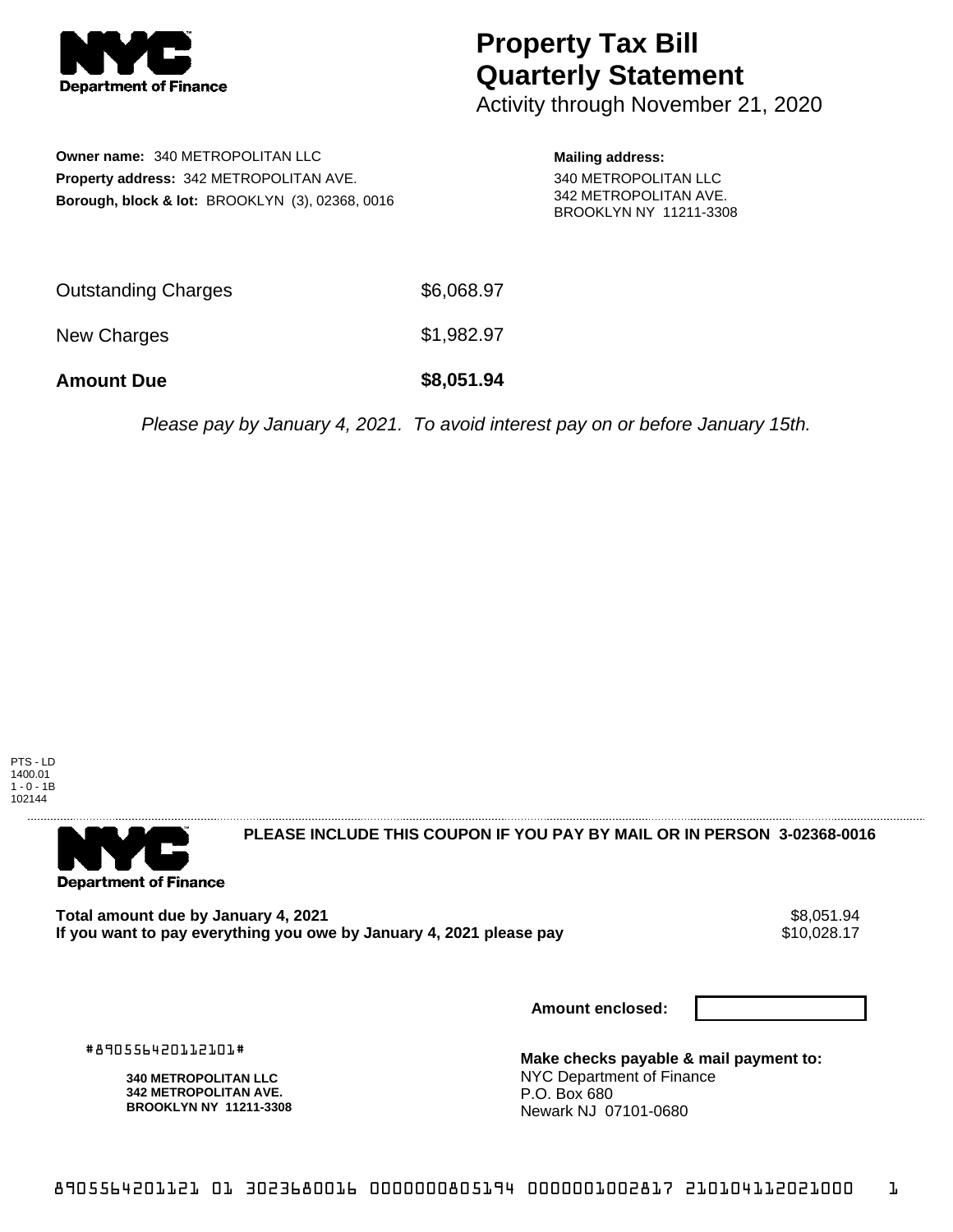

| <b>Billing Summary</b>                                                     | <b>Activity Date Due Date</b> |                     | Amount       |
|----------------------------------------------------------------------------|-------------------------------|---------------------|--------------|
| Outstanding charges including interest and payments                        |                               |                     | \$6,068.97   |
| <b>Finance-Property Tax</b>                                                |                               | 01/01/2021          | \$2,006.11   |
| <b>Adopted Tax Rate</b>                                                    |                               |                     | $$-23.14$    |
| Total amount due                                                           |                               |                     | \$8,051.94   |
| <b>Tax Year Charges Remaining</b>                                          | <b>Activity Date</b>          | <b>Due Date</b>     | Amount       |
| Finance-Property Tax                                                       |                               | 04/01/2021          | \$2,006.11   |
| <b>Adopted Tax Rate</b>                                                    |                               |                     | $$-23.14$    |
| Total tax year charges remaining                                           |                               |                     | \$1,982.97   |
| If you want to pay everything you owe by January 4, 2021 please pay        |                               |                     | \$10,028.17  |
| If you pay everything you owe by January 4, 2021, you would save:          |                               | \$6.74              |              |
| How We Calculated Your Property Tax For July 1, 2020 Through June 30, 2021 |                               |                     |              |
|                                                                            |                               | Overall             |              |
| Tax class 1B - Vacant Land Zoned Residential                               |                               | <b>Tax Rate</b>     |              |
| Original tax rate billed                                                   |                               | 21.1670%            |              |
| New Tax rate                                                               |                               | 21.0450%            |              |
| <b>Estimated Market Value \$4,678,000</b>                                  |                               |                     |              |
|                                                                            |                               |                     | <b>Taxes</b> |
| <b>Billable Assessed Value</b>                                             |                               | \$37,910            |              |
| <b>Taxable Value</b>                                                       |                               | \$37,910 x 21.0450% |              |
| <b>Tax Before Abatements and STAR</b>                                      |                               | \$7,978.16          | \$7,978.16   |
| Annual property tax                                                        |                               |                     | \$7,978.16   |
| Original property tax billed in June 2020                                  |                               |                     | \$8,024.44   |
| <b>Change In Property Tax Bill Based On New Tax Rate</b>                   |                               |                     | $$-46.28$    |

Please call 311 to speak to a representative to make a property tax payment by telephone.

For information about the interest rate charged on late payments, visit nyc.gov/taxbill.

## **Home banking payment instructions:**

- 1. **Log** into your bank or online bill pay website.
- 2. **Add** the new payee: NYC DOF Property Tax. Enter your account number, which is your boro, block and lot, as it appears here: 3-02368-0016 . You may also need to enter the address for the Department of Finance. The address is P.O. Box 680, Newark NJ 07101-0680.
- 3. **Schedule** your online payment using your checking or savings account.

## **Did Your Mailing Address Change?**

If so, please visit us at **nyc.gov/changemailingaddress** or call **311.**

When you provide a check as payment, you authorize us either to use information from your check to make a one-time electronic fund transfer from your account or to process the payment as a check transaction.